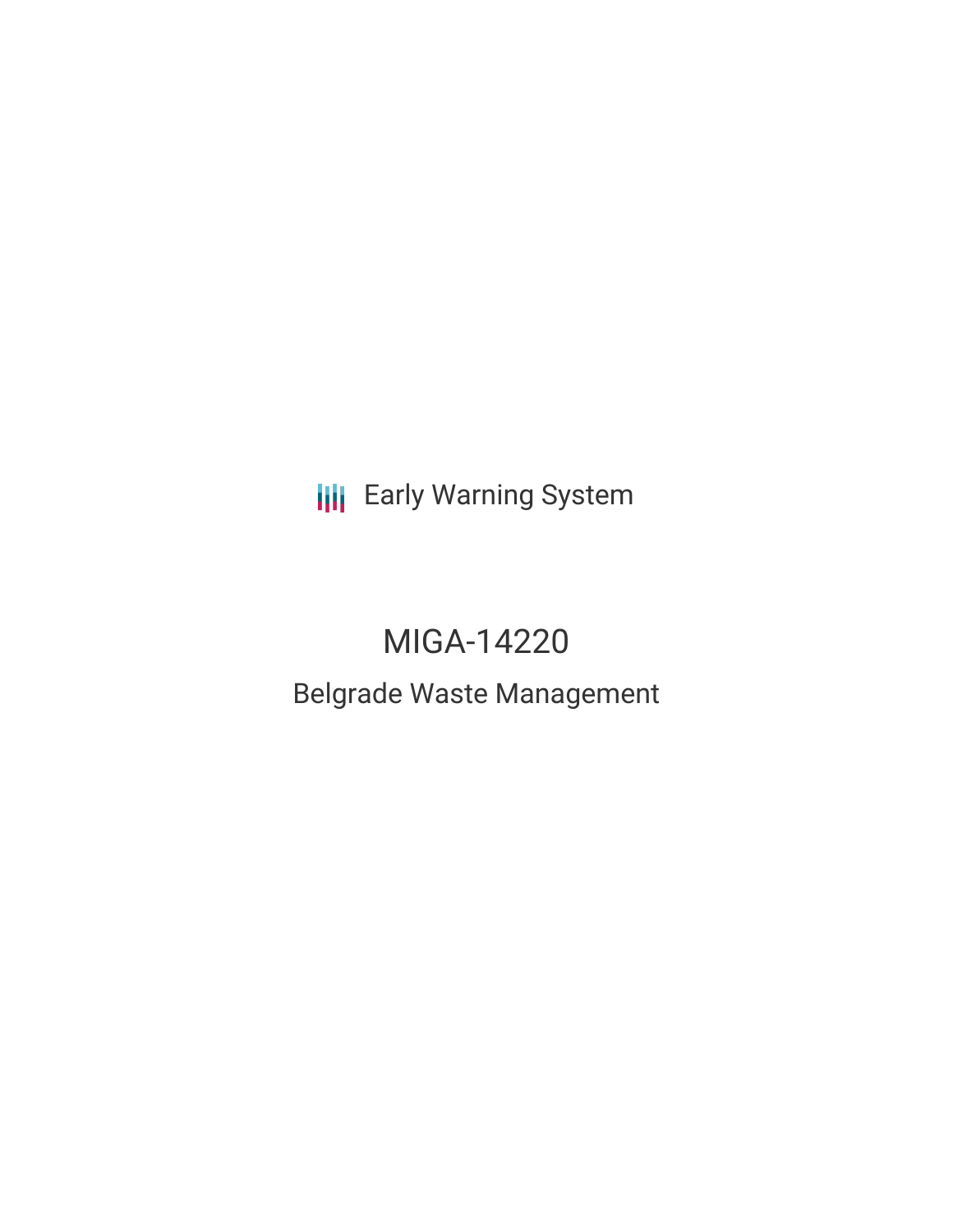#### **Quick Facts**

| <b>Countries</b>               | Serbia                                          |  |  |  |
|--------------------------------|-------------------------------------------------|--|--|--|
| <b>Specific Location</b>       | Belgrade                                        |  |  |  |
| <b>Financial Institutions</b>  | Multilateral Investment Guarantee Agency (MIGA) |  |  |  |
| <b>Status</b>                  | Approved                                        |  |  |  |
| <b>Bank Risk Rating</b>        | A                                               |  |  |  |
| <b>Voting Date</b>             | 2019-02-28                                      |  |  |  |
| <b>Borrower</b>                | I-Environment Investments Ltd.                  |  |  |  |
| <b>Sectors</b>                 | Construction, Infrastructure                    |  |  |  |
| <b>Investment Type(s)</b>      | Guarantee                                       |  |  |  |
| <b>Investment Amount (USD)</b> | \$96.40 million                                 |  |  |  |
| <b>Project Cost (USD)</b>      | \$385,58 million                                |  |  |  |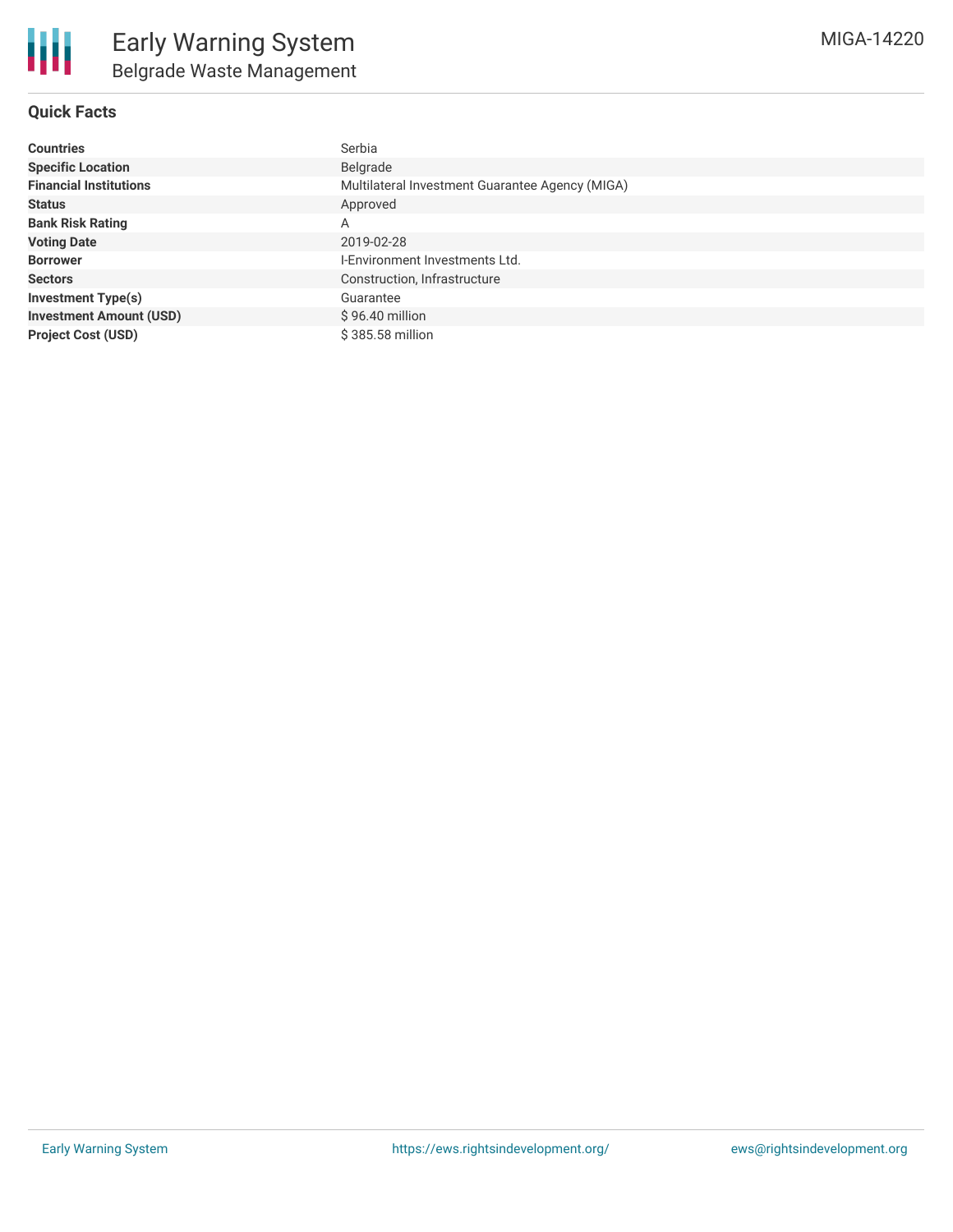

#### **Project Description**

According to the Bank's website, this project finances the construction and operation of a new waste management facility with electricity and heat generation components in Belgrade.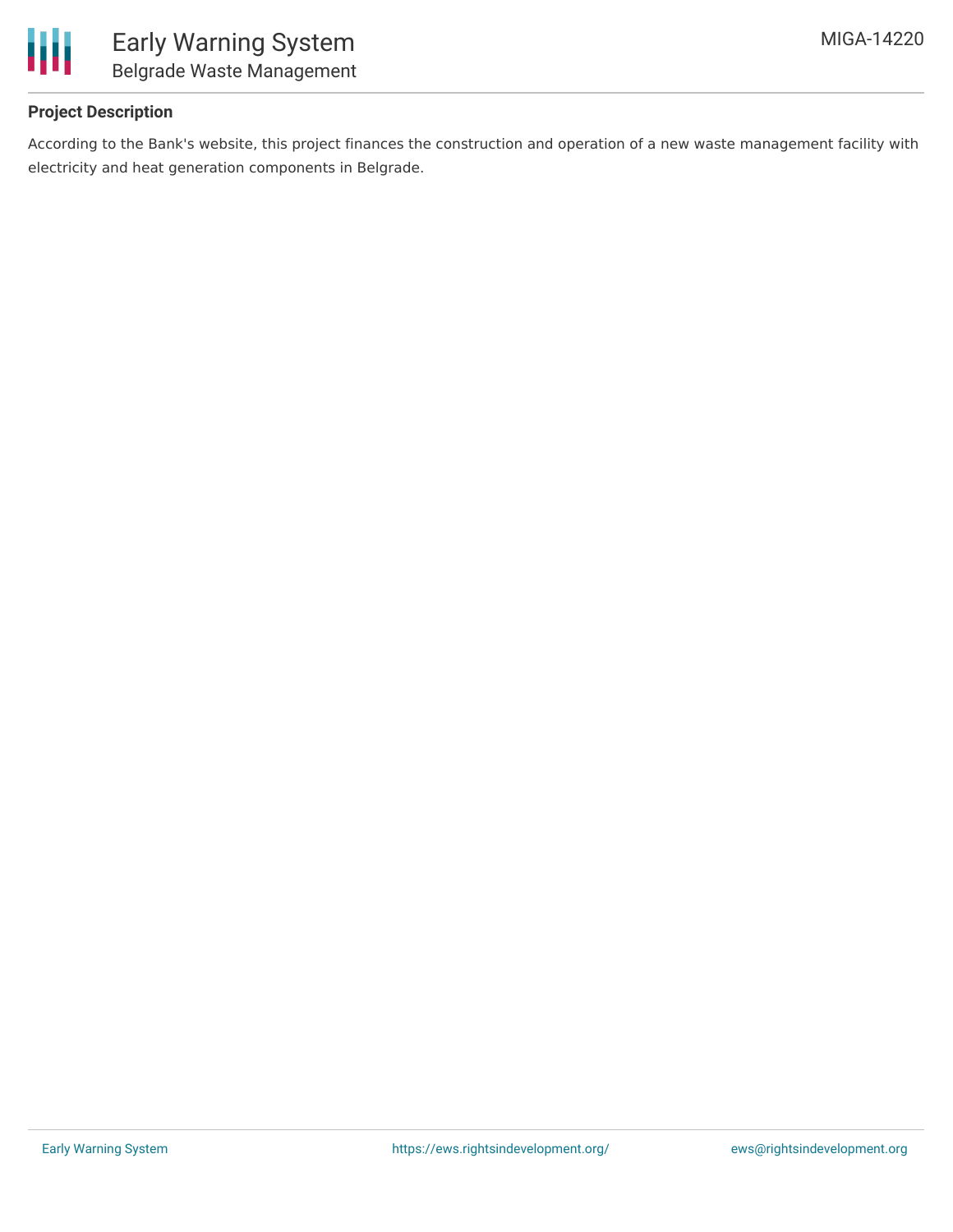

#### **Investment Description**

Multilateral Investment Guarantee Agency (MIGA)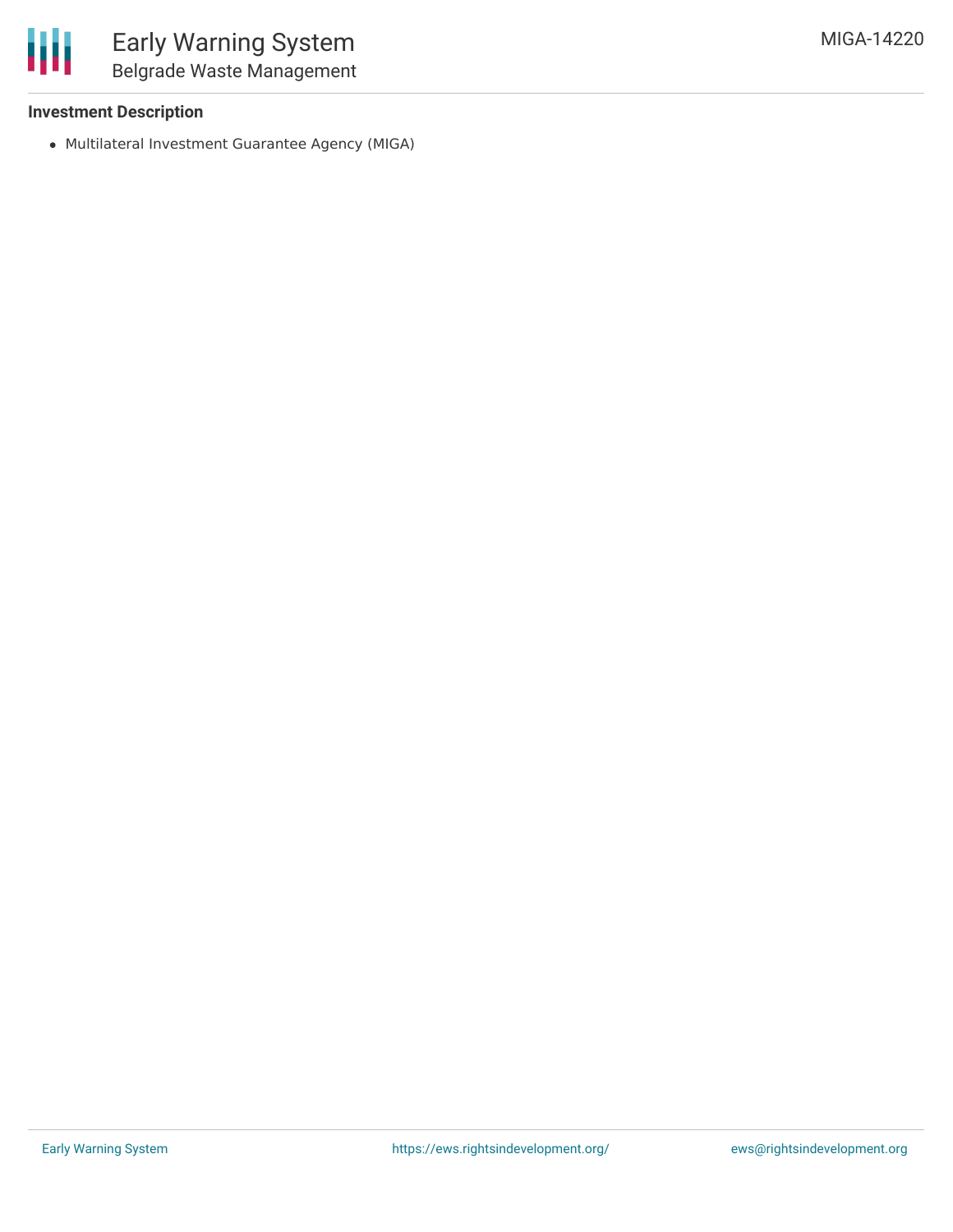

#### **Private Actors Description**

The guarantee amount is split between the three implementing companies as follows: EUR 33.9 million for Suez Group; EUR 16.95 for MargueriteWaste; and EUR 33.9 million for Environment Investments Ltd.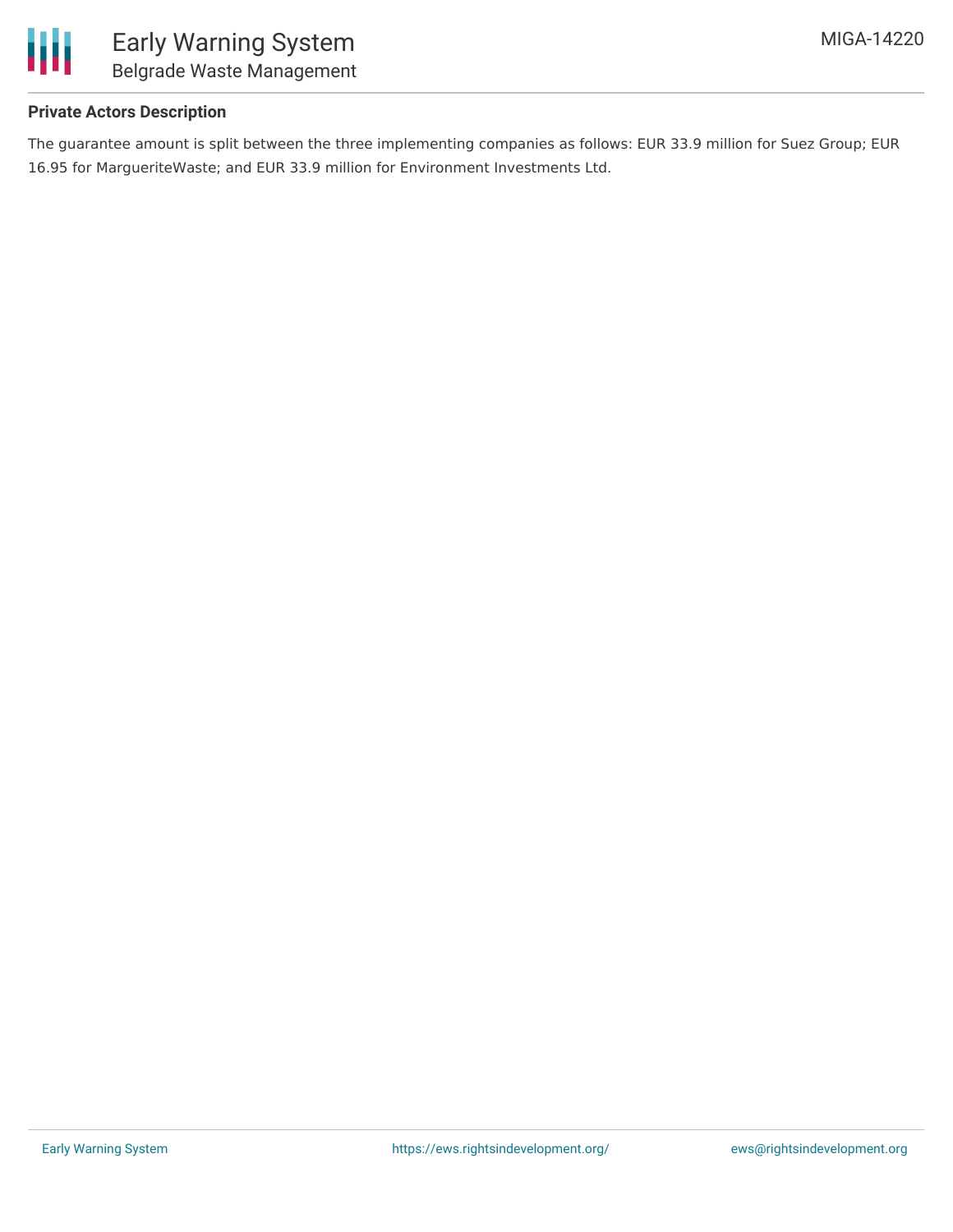

### Early Warning System Belgrade Waste Management

| <b>Private Actor 1</b>   | <b>Private Actor</b><br>1 Role | <b>Private Actor</b><br>1 Sector | <b>Relation</b>          | <b>Private Actor 2</b>         | <b>Private Actor</b><br>2 Role | <b>Private Actor</b><br>2 Sector |
|--------------------------|--------------------------------|----------------------------------|--------------------------|--------------------------------|--------------------------------|----------------------------------|
| $\overline{\phantom{0}}$ | $\overline{\phantom{0}}$       | $\overline{\phantom{0}}$         | $\overline{\phantom{0}}$ | <b>Environment Investments</b> | Client                         | $\sim$                           |
| $\overline{\phantom{a}}$ | $\overline{\phantom{a}}$       | $\overline{\phantom{a}}$         | ٠                        | MargueriteWaste                | Client                         | $\overline{\phantom{a}}$         |
| $\overline{\phantom{a}}$ | $\sim$                         | $\sim$                           | -                        | Suez Group                     | Client                         | $\,$                             |